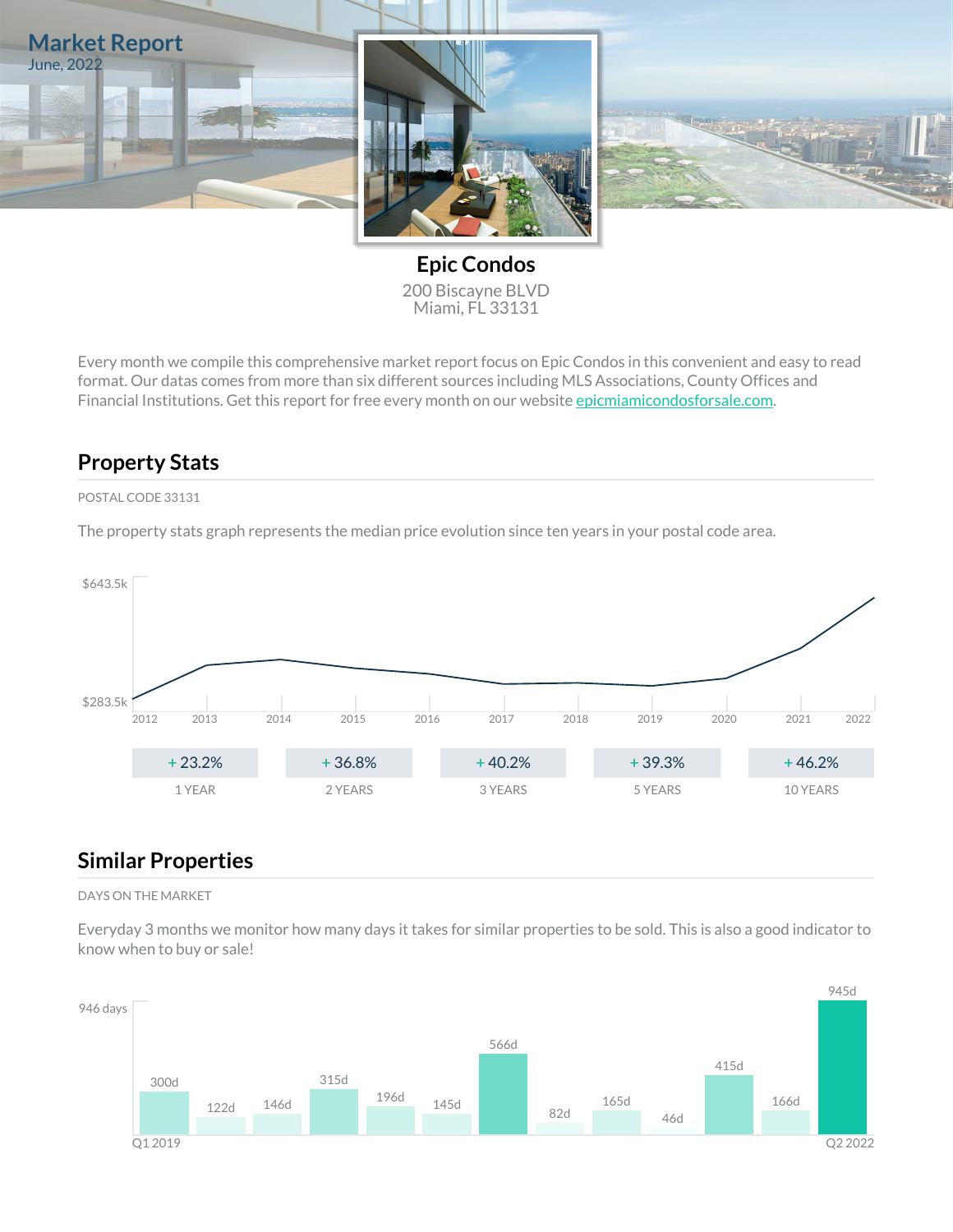### **Mortage Rates**

PER YEAR

Understanding mortgage economics is important when you want to buy with a loan. Below is the historical yearly average mortgage rates in the Unites States retrieved from Freddie Mac©

#### 30 YEARS FIXED 4.4%



#### 15 YEARS FIXED 3.9%



### 5/1-YEAR ADJUSTABLE 3.9%



### **Schools**

CLOSEST

Having good schools nearby is important if you have kids or plan to rent or sell your home. Ratings are retrieved from the leading independent and nonprofit GreatSchools©

| FLEMENTARY SCHOOL | MIDDLE SCHOOL                                                                                       | HIGH SCHOOL |
|-------------------|-----------------------------------------------------------------------------------------------------|-------------|
|                   | Alpha Charter Of Exspelliter Equation Maria De Hostos Youth Leadership Chartelle School Of The Arts |             |
| 1/10              | 1/10                                                                                                | 10/10       |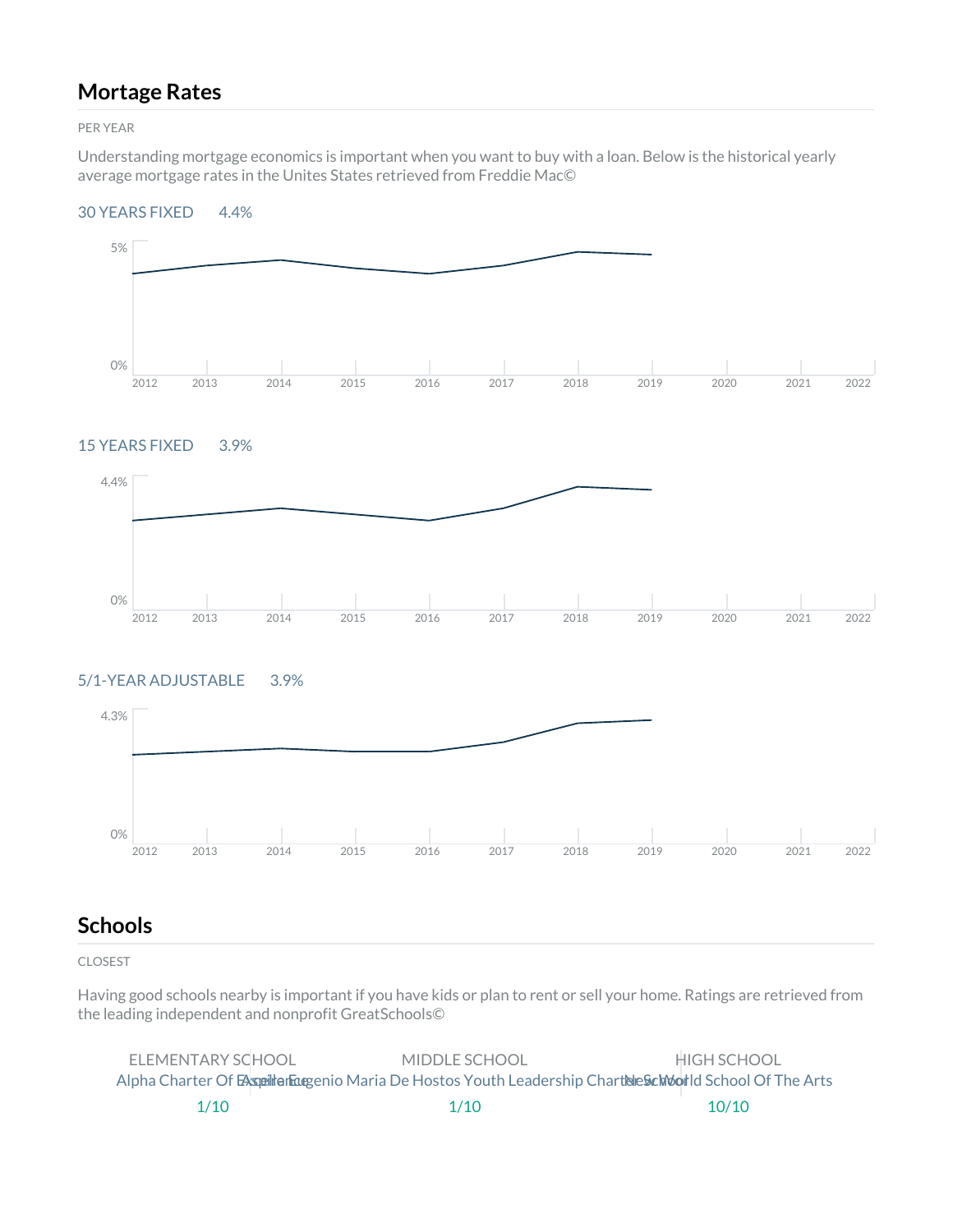## **Insights**

IN EPIC CONDOS

Below the average listing prices of available unit per property type.



## **Activity**

SOLD OR RENTED

Below the latest transactions reported by the local MLS Association for Epic Condos

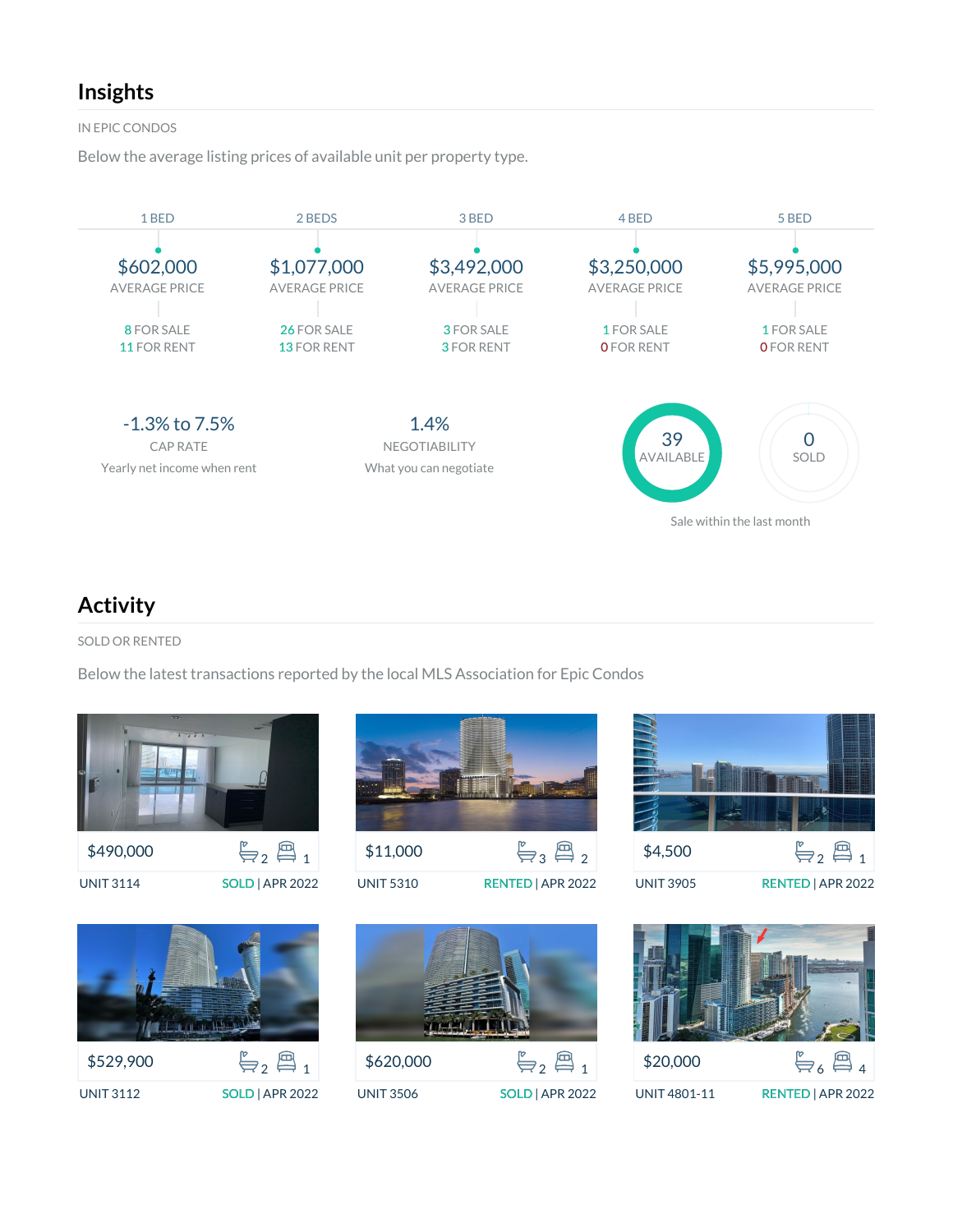## **Sold**

LAST 20 PROPERTIES SOLD IN EPIC CONDOS

| Unit | Price       | Beds/Baths | $$$ /Sqft | Sqft  | <b>Buying Date</b> | Days on Market |
|------|-------------|------------|-----------|-------|--------------------|----------------|
| 3114 | \$490,000   | 1/2        | \$613.3   | 799   | Apr 2022           | 945            |
| 3112 | \$529,900   | 1/2        | \$644.6   | 822   | Mar 2022           | 14             |
| 3506 | \$620,000   | 1/2        | \$652.6   | 950   | Mar 2022           | 287            |
| 4511 | \$795,000   | 3/3        | \$642.7   | 1,237 | Mar 2022           | 200            |
| 3710 | \$430,000   | 1/2        | \$538.2   | 799   | Feb 2022           | 141            |
| 1405 | \$980,000   | 2/3        | \$620.6   | 1,579 | Jan 2022           | 139            |
| 3303 | \$799,000   | 2/3        | \$636.7   | 1,255 | Jan 2022           | 85             |
| 5002 | \$1,999,999 | 3/4        | \$814.0   | 2,457 | Jan 2022           | 295            |
| 3405 | \$599,990   | 1/2        | \$631.6   | 950   | Dec 2021           | 116            |
| 5301 | \$2,950,000 | 3/5        | \$877.5   | 3,362 | Dec 2021           | 87             |
| 5011 | \$699,000   | 2/3        | \$565.1   | 1,237 | Dec 2021           | 2106           |
| 3514 | \$410,000   | 1/2        | \$513.1   | 799   | Dec 2021           | 52             |
| 3111 | \$470,000   | 1/2        | \$571.8   | 822   | Dec 2021           | $\overline{7}$ |
| 5310 | \$849,000   | 2/3        | \$515.8   | 1,646 | Nov 2021           | 120            |
| 4002 | \$900,000   | 2/3        | \$584.8   | 1,539 | Sep 2021           | 14             |
| 702  | \$1,050,000 | 3/4        | \$619.8   | 1,694 | Sep 2021           | 28             |
| 905  | \$1,099,000 | 2/3        | \$696.0   | 1,579 | Sep 2021           | 63             |
| 3614 | \$375,000   | 1/2        | N/A       | N/A   | Aug 2021           | 25             |
| 3401 | \$847,000   | 2/3        | \$550.4   | 1,539 | Aug 2021           | 71             |
| 4604 | \$1,049,000 | 2/3        | \$703.1   | 1,492 | <b>Jul 2021</b>    | 77             |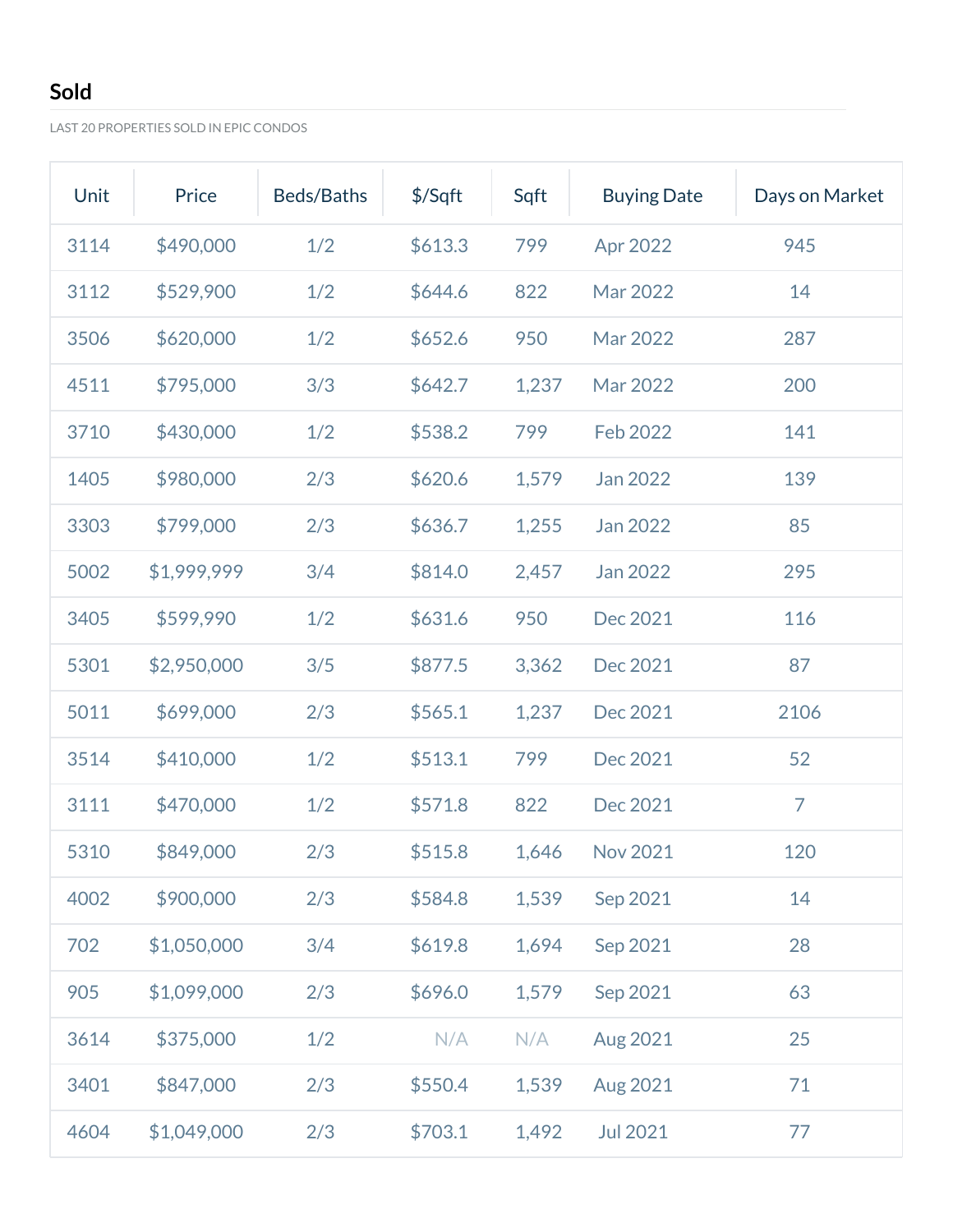## **Rented**

LAST 20 PROPERTIES RENTED IN EPIC CONDOS

| Unit  | Price    | Beds/Baths | $$$ /Sqft | Sqft  | <b>Rented Date</b> | Days on Market |
|-------|----------|------------|-----------|-------|--------------------|----------------|
| 5310  | \$11,000 | 2/3        | \$6.7     | 1,646 | Apr 2022           | 114            |
| 3905  | \$4,500  | 1/2        | \$4.7     | 950   | Apr 2022           | 8              |
| 4801- | \$20,000 | 4/6        | \$5.4     | 3,694 | Mar 2022           | 108            |
| 3809  | \$3,900  | 1/2        | \$4.9     | 799   | <b>Feb 2022</b>    | 50             |
| 3506  | \$3,700  | 1/2        | \$3.9     | 950   | Jan 2022           | 19             |
| 5107  | \$6,900  | 2/3        | \$4.6     | 1,500 | Jan 2022           | 381            |
| 1103  | \$7,500  | 2/3        | \$5.2     | 1,430 | Jan 2022           | 154            |
| 3314  | \$3,900  | 1/2        | \$4.9     | 799   | Jan 2022           | 40             |
| 4909  | \$4,800  | 2/3        | \$3.9     | 1,237 | Jan 2022           | 41             |
| 909   | \$13,800 | 2/3        | \$9.3     | 1,489 | Dec 2021           | 73             |
| 4203  | \$6,000  | 2/3        | \$4.8     | 1,255 | Dec 2021           | 21             |
| 501   | \$3,600  | 1/2        | \$3.8     | 938   | Dec 2021           | 35             |
| 4314  | \$4,500  | 1/2        | \$5.6     | 799   | Dec 2021           | 25             |
| 3912  | \$4,500  | 1/2        | \$5.5     | 822   | Dec 2021           | 49             |
| 4507  | \$9,400  | 2/3        | \$6.3\$   | 1,500 | Dec 2021           | 40             |
| 4711  | \$7,950  | 2/3        | \$6.4\$   | 1,237 | Dec 2021           | 27             |
| 4412  | \$3,500  | 1/2        | \$4.3     | 822   | Dec 2021           | 10             |
| 5104  | \$10,000 | 2/3        | \$6.7     | 1,492 | Dec 2021           | 34             |
| 3310  | \$3,500  | 1/2        | \$4.4     | 799   | Dec 2021           | 10             |
| 5001  | \$19,000 | 3/4        | \$7.7     | 2,457 | <b>Nov 2021</b>    | 39             |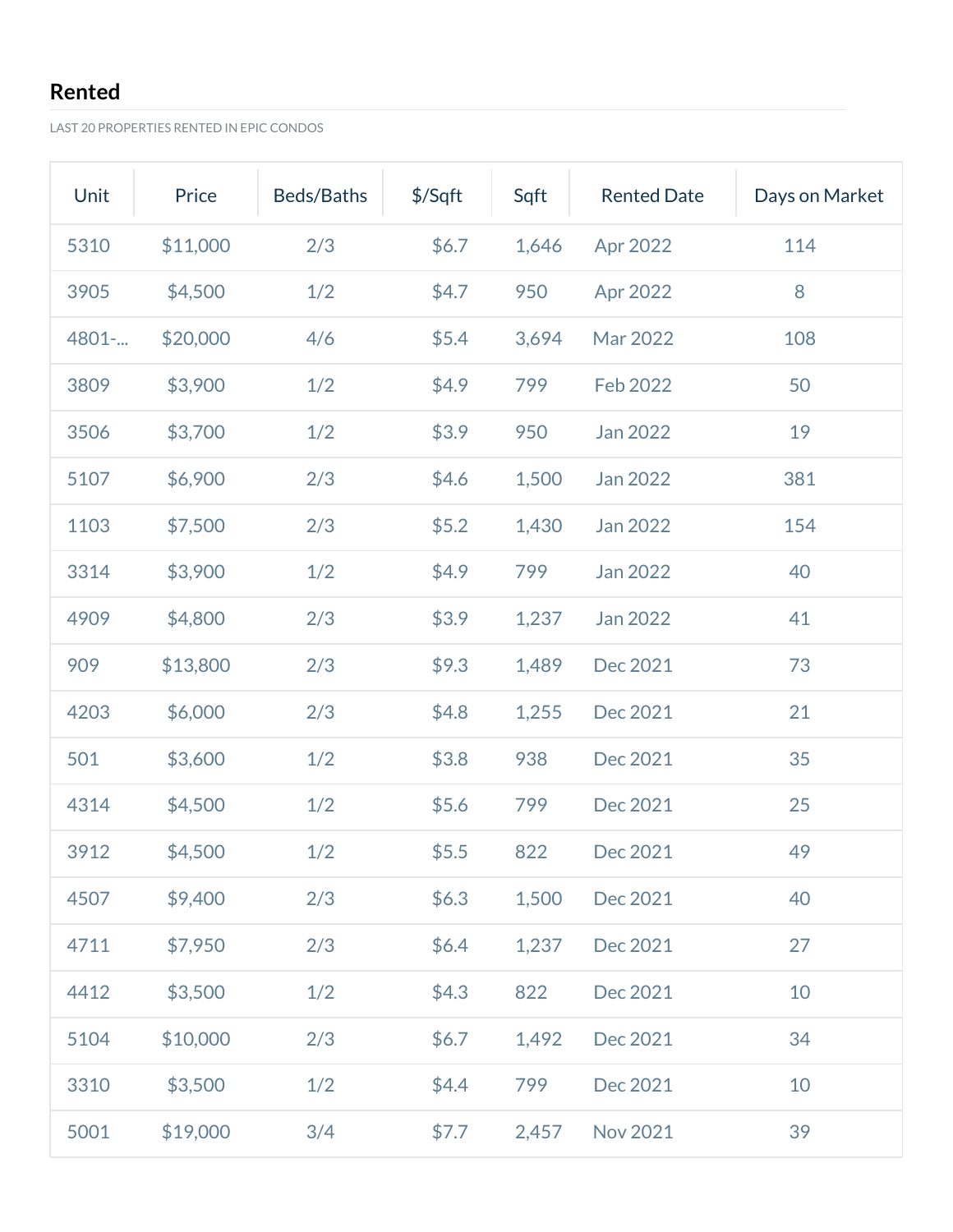ACTIVE LISTINGS 1/4

| Unit | Price       | Beds/Baths | \$/Sqft | Sqft | <b>Listing Date</b> | Owner              |
|------|-------------|------------|---------|------|---------------------|--------------------|
| 303  | \$8,000/mth | 2/3        | \$5.6   | 1430 | Oct 2021            | N/A                |
| 303  | \$8,500/mth | 2/3        | \$5.9   | 1430 | Apr 2022            | N/A                |
| 501  | \$600,000   | 1/2        | \$639.7 | 938  | Oct 2021            | MOSHE ZUCH         |
| 502  | \$8,800/mth | 2/3        | \$5.2   | 1694 | Oct 2021            | SAI 27 COMP        |
| 903  | \$1,040,000 | 2/3        | \$727.3 | 1430 | Feb 2022            | <b>CAUTLEY INC</b> |
| 1102 | \$1,600,000 | 2/3        | \$944.5 | 1694 | <b>Feb 2022</b>     | <b>JEAN ERIK M</b> |
| 1105 | \$980,000   | 2/3        | \$620.6 | 1579 | Feb 2022            | N/A                |
| 1403 | \$950,000   | 2/3        | \$664.3 | 1430 | Feb 2022            | <b>SURINDER TO</b> |
| 1403 | \$7,500/mth | 2/3        | \$5.2   | 1430 | Feb 2022            | <b>SURINDER TO</b> |
| 1408 | \$899,000   | 2/3        | \$618.7 | 1453 | Feb 2022            | <b>MARCO AVEL</b>  |
| 3104 | \$850,000   | 2/3        | \$677.3 | 1255 | Feb 2022            | <b>AGUSTIN VER</b> |
| 3111 | \$4,900/mth | 1/2        | \$6.0   | 822  | Feb 2022            | N/A                |
| 3201 | \$935,000   | 2/3        | \$607.5 | 1539 | Feb 2022            | EPIC MIAMI 3       |
| 3205 | \$615,000   | 1/2        | \$647.4 | 950  | Feb 2022            | <b>DAVID BROWN</b> |
| 3207 | \$7,200/mth | 2/3        | \$4.8\$ | 1500 | Apr 2022            | <b>HOLADAY HO</b>  |
| 3207 | \$1,200,000 | 2/3        | \$800.0 | 1500 | Apr 2022            | <b>HOLADAY HO</b>  |
| 3208 | \$1,375,000 | 2/3        | \$916.7 | 1500 | Feb 2022            | <b>SILVIO ROBE</b> |
| 3209 | \$525,000   | 1/2        | \$657.1 | 799  | Feb 2022            | N/A                |
| 3209 | \$4,500/mth | 1/2        | \$5.6   | 799  | Apr 2022            | N/A                |
| 3308 | \$7,200/mth | 2/3        | \$4.8   | 1500 | Sep 2021            | N/A                |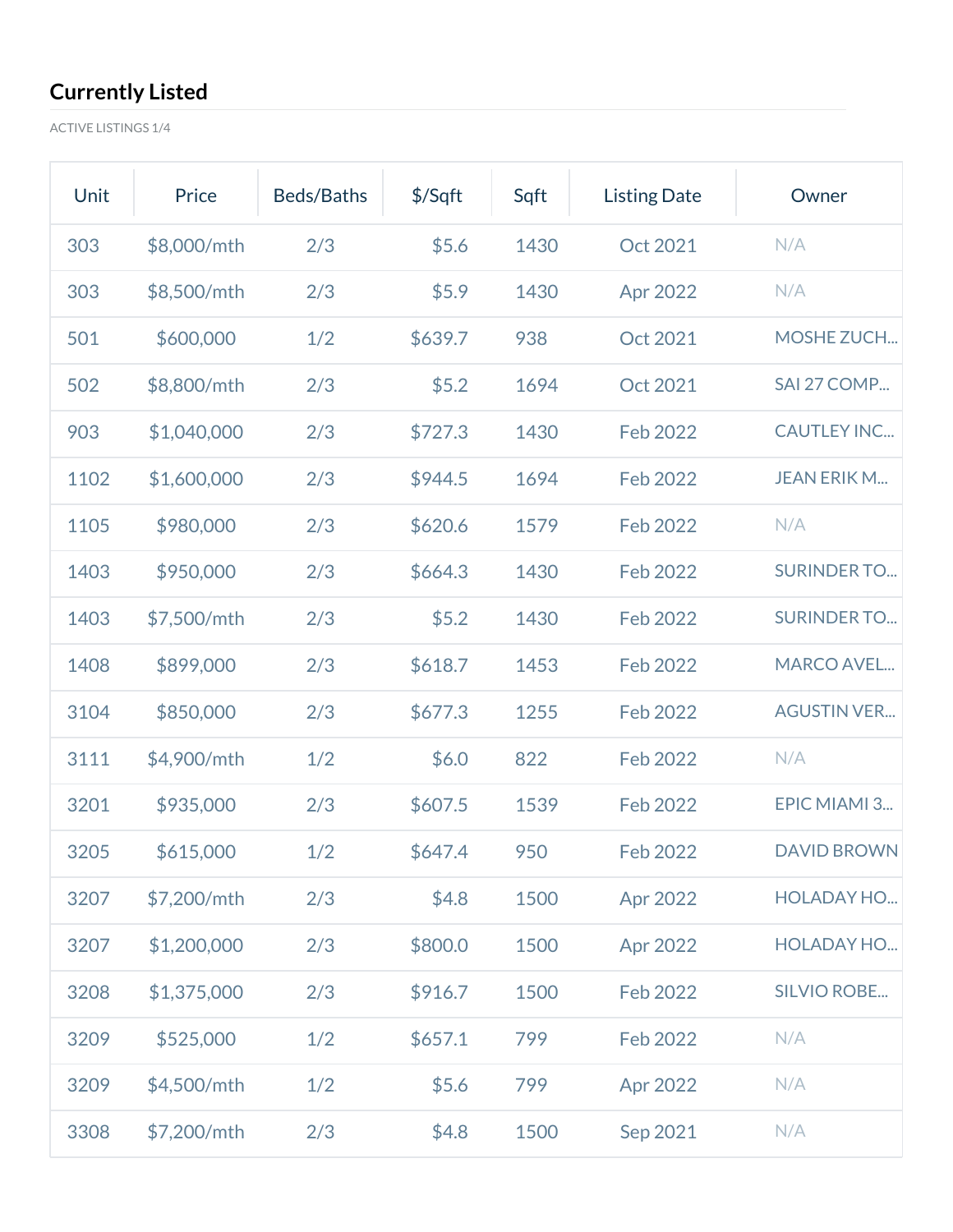ACTIVE LISTINGS 2/4

| Unit | Price       | Beds/Baths | \$/Sqft | Sqft | <b>Listing Date</b> | Owner               |
|------|-------------|------------|---------|------|---------------------|---------------------|
| 3314 | \$549,000   | 1/2        | \$687.1 | 799  | Feb 2022            | JOAO LUIZ C         |
| 3410 | \$4,850/mth | 1/2        | \$5.9   | 825  | <b>Nov 2021</b>     | <b>TONY SAMBA</b>   |
| 3410 | \$5,000/mth | 1/2        | \$6.1   | 825  | Feb 2022            | <b>TONY SAMBA</b>   |
| 3411 | \$4,250/mth | 1/2        | \$5.2   | 822  | Apr 2022            | N/A                 |
| 3502 | \$1,250,000 | 2/3        | \$812.2 | 1539 | Feb 2022            | <b>CARLOS A CA</b>  |
| 3508 | \$9,000/mth | 2/3        | \$6.0   | 1500 | Feb 2022            | N/A                 |
| 3509 | \$480,000   | 1/2        | \$600.8 | 799  | Feb 2022            | YINESKAMH           |
| 3601 | \$1,240,000 | 2/3        | \$805.7 | 1539 | Apr 2022            | <b>RAVI BAJAI T</b> |
| 3701 | \$990,000   | 2/3        | \$643.3 | 1539 | Feb 2022            | N/A                 |
| 3705 | \$650,000   | 1/2        | \$684.2 | 950  | Feb 2022            |                     |
| 3710 | \$3,900/mth | 1/2        | \$4.9   | 799  | Apr 2022            | <b>CIRO DELLA V</b> |
| 3711 | \$3,500/mth | 1/2        | \$4.3   | 822  | Feb 2022            | N/A                 |
| 3804 | \$930,000   | 2/3        | \$741.0 | 1255 | Feb 2022            | <b>CHARLES NZ</b>   |
| 3906 | \$750,000   | 1/2        | \$789.5 | 950  | Feb 2022            | N/A                 |
| 4006 | \$4,300/mth | 1/2        | \$4.5   | 950  | Oct 2021            | <b>FERNAND WI</b>   |
| 4111 | \$4,000/mth | 1/2        | \$4.9   | 822  | Apr 2022            | <b>JORGE OBIETA</b> |
| 4207 | \$8,000/mth | 2/3        | \$5.3   | 1500 | Feb 2022            | <b>ABDEL AHMED</b>  |
| 4305 | \$650,000   | 1/2        | \$684.2 | 950  | Dec 2021            |                     |
| 4307 | \$1,225,000 | 2/3        | \$816.7 | 1500 | Apr 2022            | <b>MARCY J BLIC</b> |
| 4307 | \$8,000/mth | 2/3        | \$5.3   | 1500 | Apr 2022            | <b>MARCY J BLIC</b> |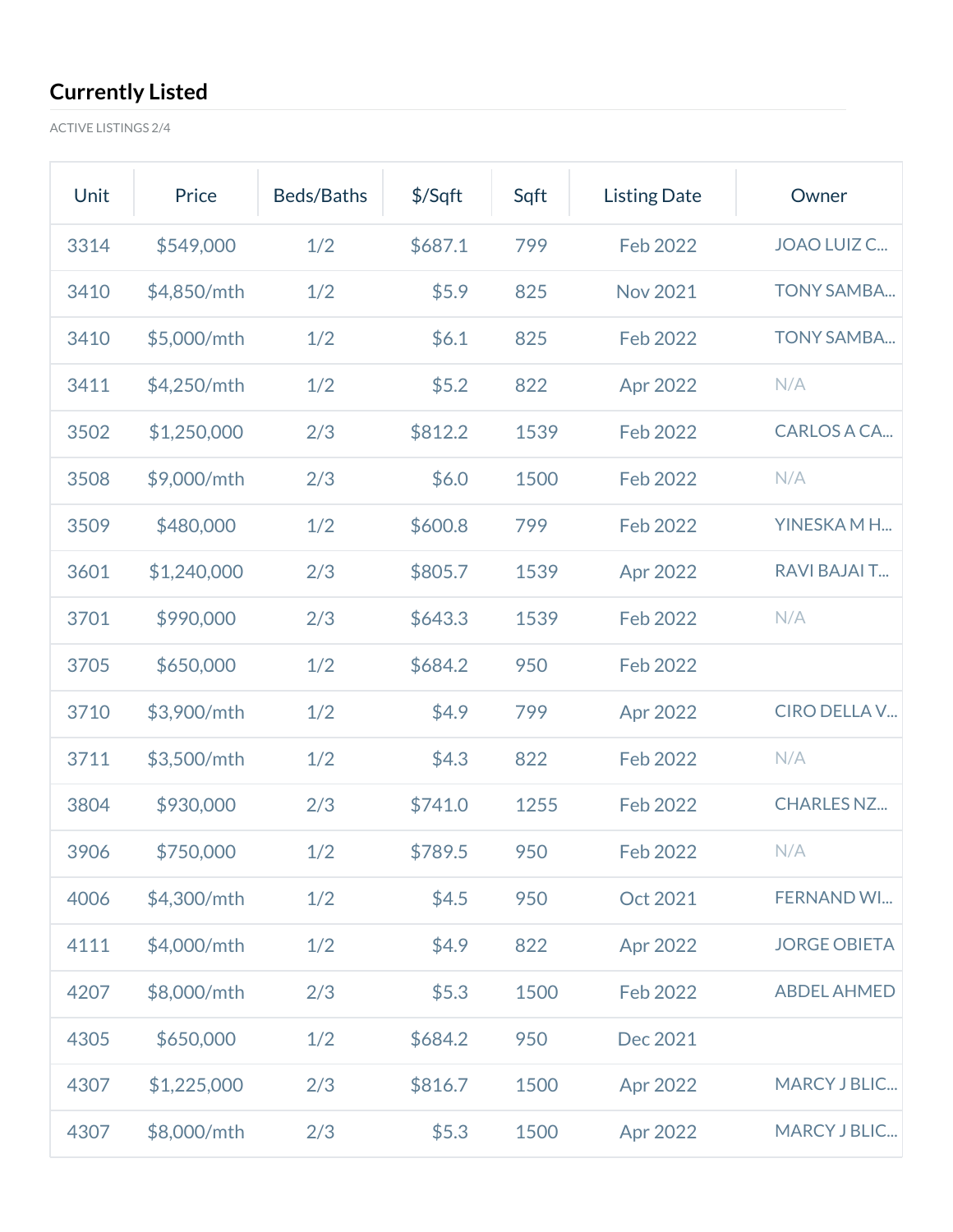ACTIVE LISTINGS 3/4

| Unit  | Price        | Beds/Baths | $$$ /Sqft | Sqft | <b>Listing Date</b> | Owner              |
|-------|--------------|------------|-----------|------|---------------------|--------------------|
| 4307  | \$7,500/mth  | 2/3        | \$5.0     | 1500 | Apr 2022            | MARCY J BLIC       |
| 4402  | \$1,150,000  | 2/3        | \$747.2   | 1539 | Dec 2021            | N/A                |
| 4405  | \$4,800/mth  | 1/2        | \$5.1     | 950  | Feb 2022            | <b>DAVID BROWN</b> |
| 4412  | \$4,000/mth  | 1/2        | \$4.9     | 822  | Feb 2022            | N/A                |
| 4509  | \$800,000    | 2/3        | \$646.7   | 1237 | Oct 2021            | <b>IMPELLA SER</b> |
| 4509  | \$787,000    | 2/3        | \$636.2   | 1237 | Feb 2022            | <b>IMPELLA SER</b> |
| 4512  | \$865,000    | 2/3        | \$699.3   | 1237 | Sep 2021            | N/A                |
| 4512  | \$900,000    | 2/3        | \$727.6   | 1237 | Apr 2022            | N/A                |
| 4607  | \$1,250,000  | 2/3        | \$833.3   | 1500 | Dec 2021            | N/A                |
| 4702/ | \$5,995,000  | 5/7        | \$1,113.1 | 5386 | Oct 2021            | PAOLA ANGU         |
| 4704  | \$1,150,000  | 2/3        | \$770.8   | 1492 | Apr 2022            |                    |
| 4707  | \$1,350,000  | 2/3        | \$900.0   | 1500 | Oct 2021            | <b>ADRIANA CAL</b> |
| 4707  | \$1,350,000  | 2/3        | \$900.0   | 1500 | Dec 2021            | <b>ADRIANA CAL</b> |
| 4801/ | \$3,250,000  | 4/6        | N/A       | N/A  | Dec 2021            |                    |
| 4801  | \$12,000/mth | 2/3        | \$4.9     | 2457 | Feb 2022            |                    |
| 4802  | \$2,575,900  | 3/4        | \$1,048.4 | 2457 | Feb 2022            | <b>BO WALLBLO</b>  |
| 4811  | \$8,000/mth  | 2/3        | \$6.5     | 1237 | Feb 2022            |                    |
| 4909  | \$4,900/mth  | 2/3        | \$4.0     | 1237 | Sep 2021            | <b>MYRIAM ORT</b>  |
| 4912  | \$850,000    | 2/3        | \$687.1   | 1237 | Apr 2022            | <b>FERNANDO A</b>  |
| 5009  | \$995,000    | 2/3        | \$804.4   | 1237 | Apr 2022            | ALFREDO GO         |